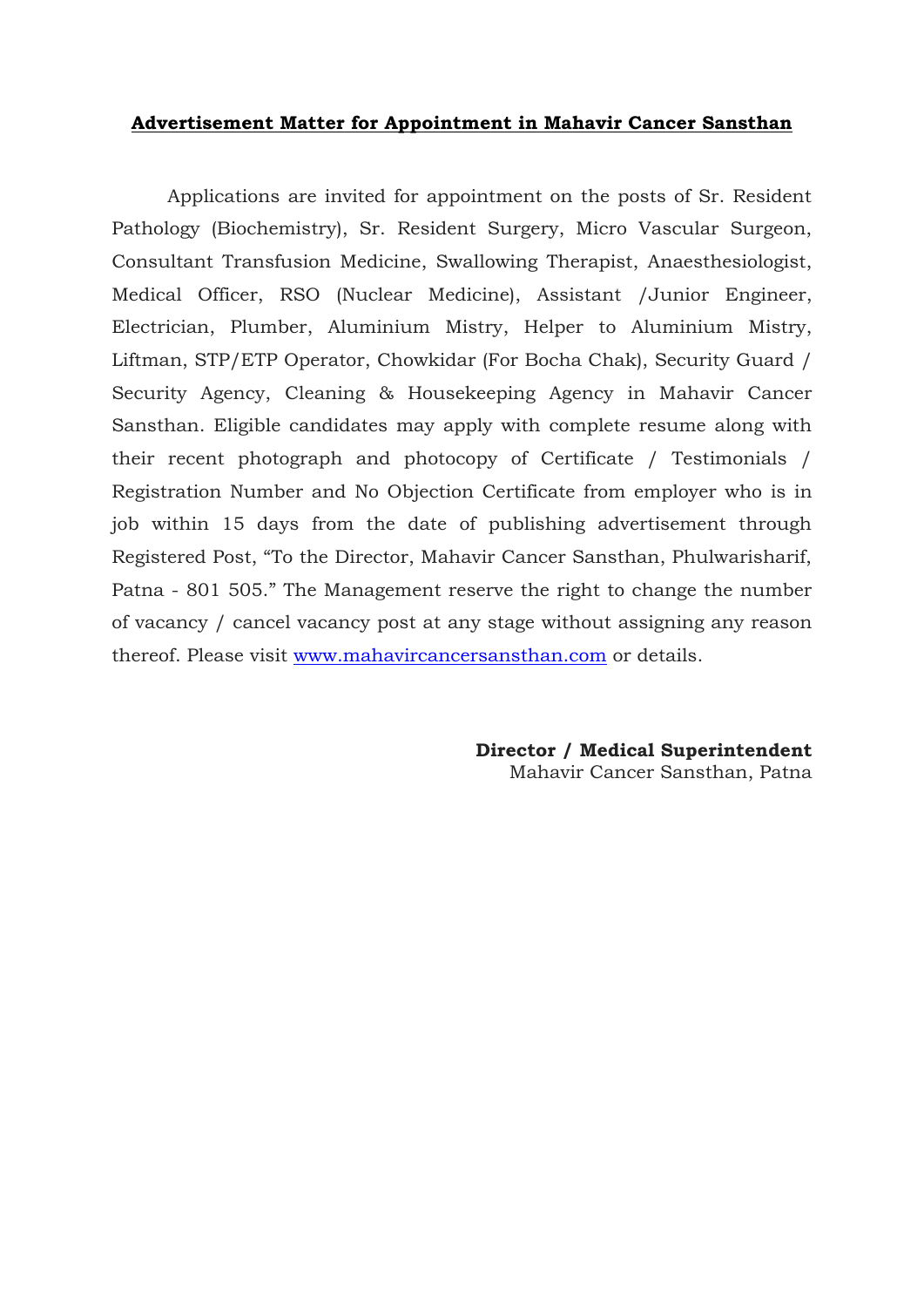| <b>Advertisement for Appointment in</b> |  |
|-----------------------------------------|--|
| <b>Mahavir Cancer Sansthan, Patna</b>   |  |

| S1.<br>No.     | Name of the Post                         | Qualification                                                                                                                                      |
|----------------|------------------------------------------|----------------------------------------------------------------------------------------------------------------------------------------------------|
| $\mathbf{1}$   | Sr. Resident Pathology<br>(Biochemistry) | MD Pathology experience preferable                                                                                                                 |
| $\overline{2}$ | Sr. Resident Surgery                     | MS - experience preferable                                                                                                                         |
| 3              | Micro Vascular Surgeon                   | Super Specialty degree in Micro vascular<br>Surgery - experience preferable                                                                        |
| $\overline{4}$ | <b>Consultant Transfusion Medicine</b>   | MD/DNB Transfusion Medicine or MD/DNB<br>Pathology with experience in Blood Bank                                                                   |
| 5              | Swallowing Therapist                     | Diploma / Degree in Physiotherapy / Sports<br>Medicine.                                                                                            |
| 6              | Anaesthesiologist                        | MD/MS/DNB Anesthesia - experience<br>preferable                                                                                                    |
| $\overline{7}$ | Medical Officer                          | MBBS experience preferable                                                                                                                         |
| 8              | RSO (Nuclear Medicine)                   | M.Sc. Nuclear Medicine / B.Sc. Nuclear<br>/DMRIT / PUDNMT                                                                                          |
| 9              | Assistant / Junior Engineer              | B.Sc. Engineering (Civil), B. Tech (Civil) having<br>5 years experience in Building Construction<br>and Repair & Maintenance work.                 |
| 10             | Electrician                              | $ITI + experience.$                                                                                                                                |
| 11             | Plumber                                  | Diploma / ITI Diploma in Plumbing.                                                                                                                 |
| 12             | Aluminium Mistry                         | Matric with practical experience in various<br>Aluminium fabrics.                                                                                  |
| 13             | Helper to Aluminium Mistry               | Matric with practical experience in various<br>Aluminium fabrics.                                                                                  |
| 14             | Liftman                                  | Matriculation + Experience of Lift Operator.                                                                                                       |
| 15             | STP/ETP Operator                         | Diploma in Mechanical Engineering / Diploma<br>in electrical Engineering with practical<br>experience in maintenance of generators,<br>pumps, etc. |
| 16             | Chowkidar (For Bocha Chak)               | Matric, Ex. Military Man experience preferable.                                                                                                    |
| 17             | Security Guard / Security Agency         | Matric, Ex. Military Man having arms license<br>and experience preferable. Reputed Security<br>agency with hospital experience.                    |
| 18             | Cleaning & Housekeeping Agency           | Reputed Cleaning agency with hospital<br>experience.                                                                                               |